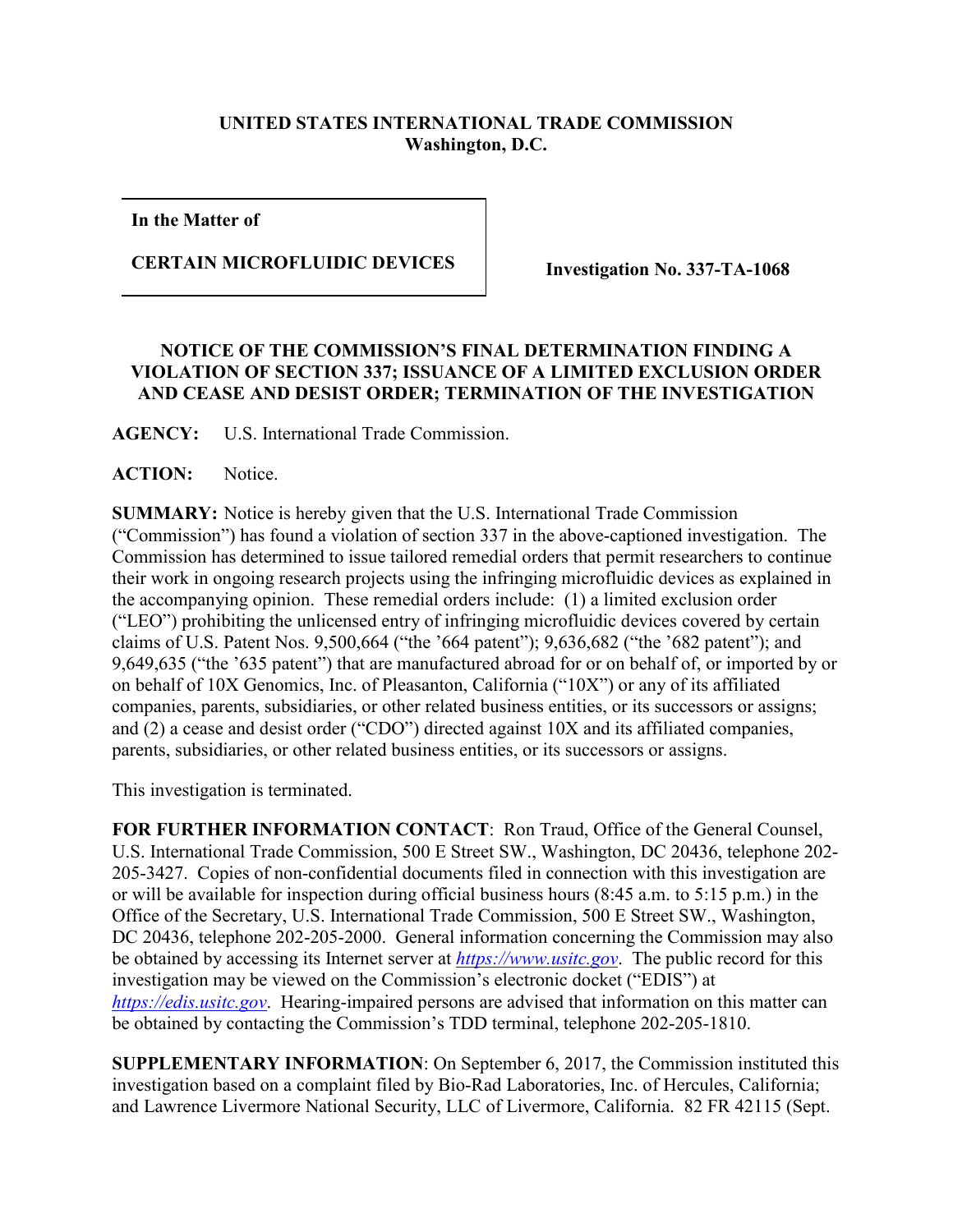6, 2017). The complaint (and supplement thereto) alleges violations of section 337 of the Tariff Act of 1930, as amended, 19 U.S.C. 1337 ("section 337") based upon the importation into the United States, the sale for importation, or the sale within the United States after importation of certain microfluidic devices by reason of infringement of one or more claims of the '664 patent, the '682 patent, the '635 patent, and U.S. Patent Nos. 9,089,844 ("the '844 patent") and 9,126,160 ("the '160 patent). *Id.* The Commission's notice of investigation named as the sole respondent 10X. *Id.* The Office of Unfair Import Investigations was also named as a party to this investigation. *Id.*

Prior to the issuance of the final initial determination ("ID") by the presiding administrative law judge (the "ALJ"), the investigation was terminated as to the '844 patent in its entirety and as to certain claims of the '160, '664, '682, and '635 patents. *See* Order No. 12, *unreviewed*, Notice (Mar. 6, 2018); Order No. 16, *unreviewed*, Notice (Mar. 26, 2018); Order No. 19, *unreviewed*, Notice (Apr. 16, 2018); Order No. 29, *unreviewed*, Notice (June 1, 2018). The ALJ's final ID addressed the following claims: (i) claim 20 of the '160 patent; (ii) claims 1, 2, 14, and 15 of the '664 patent; (iii) claims 14, 16, and 17 of the '682 patent; and (iv) claims 1, 13, 14, 16, and 21 of the '635 patent.

On September 20, 2018, the ALJ issued the final ID, which finds 10X in violation of section 337 as to the remaining asserted claims of the '664, '682 patent, and '635 patents. On September 28, 2018, the ALJ issued her recommendations on remedy, bond, and the public interest. The ALJ recommended that the Commission issue a limited exclusion order directed to 10X's infringing products and a cease and desist order directed to 10X. The ALJ also recommended a bond of 100 percent of entered value during the period of Presidential review. *See* 19 U.S.C. 1337(j)(3).

The private parties petitioned for the Commission to review certain of the ALJ's determinations. On December 4, 2018, after considering the parties' petitions and responses thereto, the Commission determined to review the following issues:

(1) Whether 10X indirectly infringes the '682 and '635 patents;

(2) Whether 10X's Chip GB infringes claims 1 and 14 of the '664 patent; and

(3) Whether 10X's Chip SE infringes claim 20 of the '160 patent and claim 1 of the '664 patent.

83 FR 63672 (Dec. 11, 2018). The Commission thereafter requested briefing only on remedy, the public interest, and bonding.

On June 10, 2019, the Commission requested supplemental briefing on the public interest. 84 FR 27802 (June 14, 2019); 84 FR 31912 (July 3, 2019) (modifying briefing schedule). Thereafter, the parties, members of the public, and a government agency submitted public interest briefing.

On review, and consistent with the simultaneously-issued Commission opinion, the Commission has determined to affirm with modification the final ID's finding of a violation of